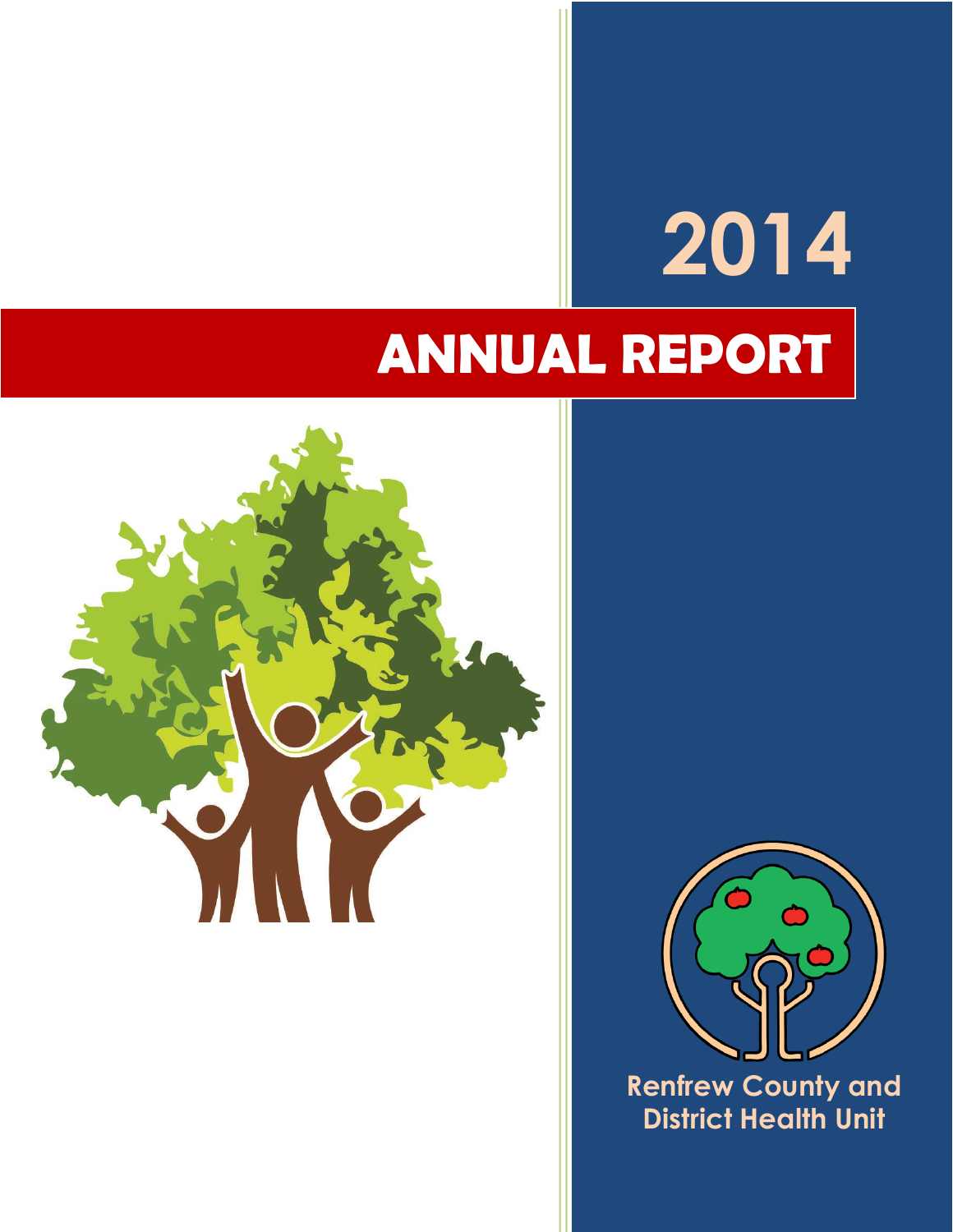

**7 International Drive, Pembroke ON Canada K8A 6W5 www.rcdhu.com**

#### What's Inside?

- 2 Who we are
- 3 Performance Indicators

#### 4 Creating Supportive **Environments**

Skin Cancer Prevention Act prevents access to tanning services for youth

Working towards a strong local food system

#### 5 Helping Families

Helping children and youth access dental care Infant feeding survey reaches new mothers

#### 6 Helping the Community

Amplifying the voices of Renfrew County youth Regional approach to preventing falls in older adults

#### 7 Protecting Renfrew County and District

8 Preventing communicable diseases New immunization requirements Panorama

Vaccine safety

10 2014 Board of Health 2014 Approved Budget

### **Message from Dr. Maureen Carew, Medical Officer of Health and CEO**

I am pleased to present the 2014 Annual Report which highlights key programs and services provided by the Renfrew County and District Health Unit. 2014 proved to be a year of new beginnings. I began in my new role as the Medical Officer of Health and Chief Executive Officer, the health unit participated in a province wide launch of an electronic system to track and monitor immunizations (Panorama), new legislation was introduced relating to tanning bed safety and our organization became engaged in a process of developing a Strategic Plan.

Staff have been working very hard to keep our population safe and to promote healthy behaviours. From conducting environmental health inspections to promoting breastfeeding, this report outlines a host of activities that have been underway to support optimal health for all in Renfrew County and District.

### **Message from Mr. J. Michael du Manoir Board of Health Chair, 2015**

As the Chair of the Renfrew County and District Board of Health, it is my pleasure to share with you the 2014 Annual Report which outlines the valuable contributions of Renfrew County and District Health Unit in promoting and protecting the health of our population.

As outlined in this report, Renfrew County and District Health Unit has demonstrated a high level of performance in 2014 as it achieved or exceeded many of the provincial performance targets.

Additionally, significant advancements were made in the initiation of a Strategic Plan which will set a new course for the organization over the next five years. I trust you will find this report of interest and would like to take this opportunity to thank the Board of Health, the Renfrew County and District Health Unit staff and our community partners for their ongoing support and commitment to public health.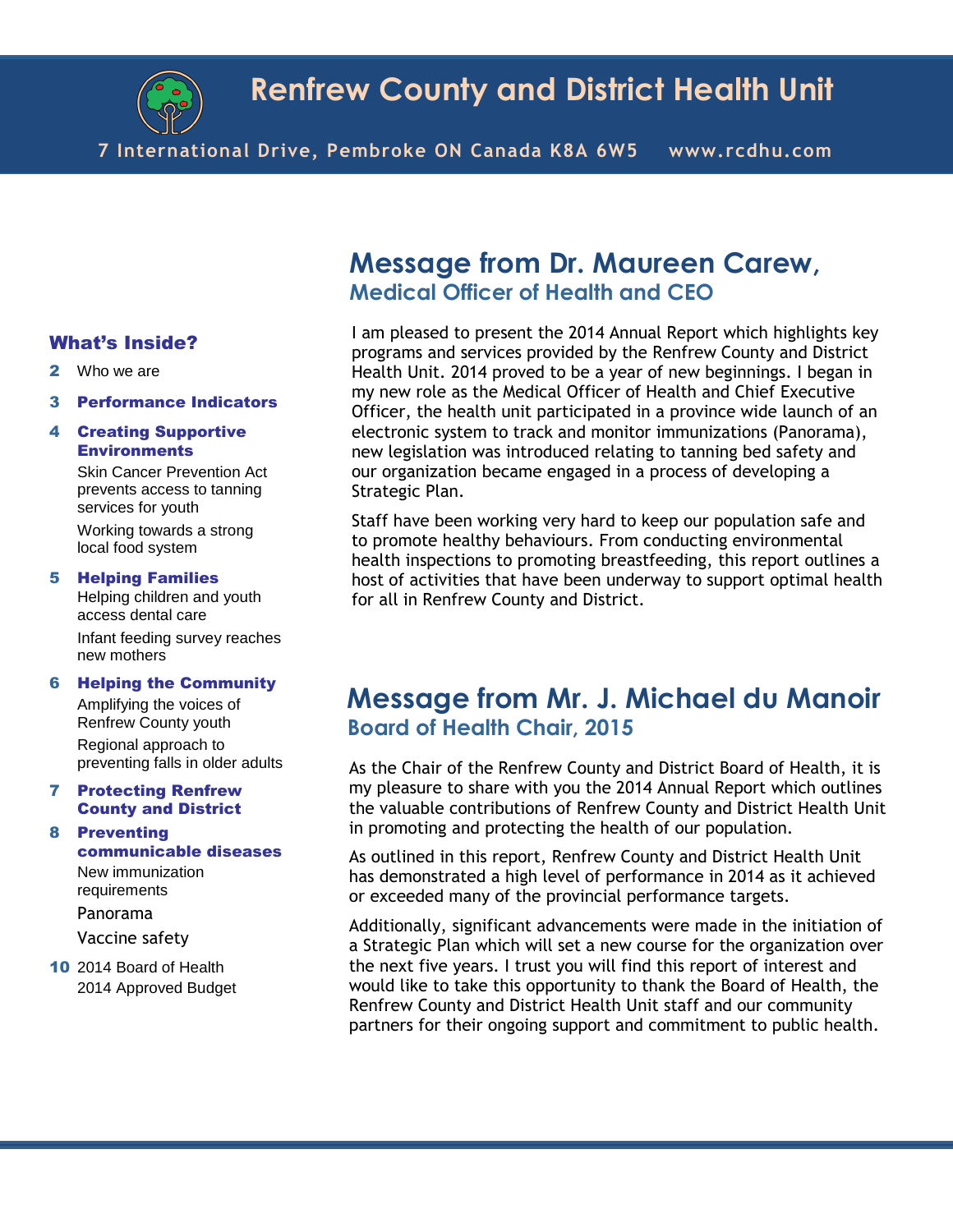### **Who we are**

The Renfrew County and District Health Unit (RCDHU) is one of 36 health units in Ontario that provides public health programs and services to a population of approximately 105,000 over a 15,000 square km catchment area that includes 19 municipalities in Eastern Ontario.

2014 saw the beginnings of our first Strategic Plan. Consultations were conducted in the fall of 2014 with several stakeholders including the Board of Health, employees and a wide variety of community partners. This process together with an environmental scan will provide the basis for identifying the vision, mission, values and strategic directions for the organization and completion of the final Strategic Plan in 2015.

[http://www.rcdhu.com/Pages/Home/strateg](http://www.rcdhu.com/Pages/Home/strategic-plan.html) [ic-plan.html](http://www.rcdhu.com/Pages/Home/strategic-plan.html)



#### Renfrew County and District Health Unit Strategic Plan  $2015 - 2019$

#### **MISSION**

Renfrew County and District Health Unit protects and promotes the health and well-being of all residents through leadership, partnership, accountability and service excellence.

#### **VISION**

Optimal health for all in Renfrew County and District

| <b>Strategic Values</b>                                                                                      |                                                                                                                                                                                       |                                                                                                                                                                                                                                                           |                                                                                              |  |  |
|--------------------------------------------------------------------------------------------------------------|---------------------------------------------------------------------------------------------------------------------------------------------------------------------------------------|-----------------------------------------------------------------------------------------------------------------------------------------------------------------------------------------------------------------------------------------------------------|----------------------------------------------------------------------------------------------|--|--|
| <b>Transparency</b><br>We operate<br>ethically and<br>transparently in<br>the service of our<br>communities. | <b>Equity</b><br>We recognize and<br>appreciate the<br>diversity in<br><b>Renfrew County</b><br>and District and<br>endeavour to<br>address the<br>unique needs of<br>our population. | <b>Excellence</b><br>We are committed<br>to providing the<br>best possible<br>services for<br>individuals and<br>communities. We<br>embrace a culture<br>of continuous<br>improvement,<br>evidence-based<br>decision-making<br>and life-long<br>learning. | <b>Collaboration</b><br>We work with<br>community<br>partners to<br>achieve shared<br>goals. |  |  |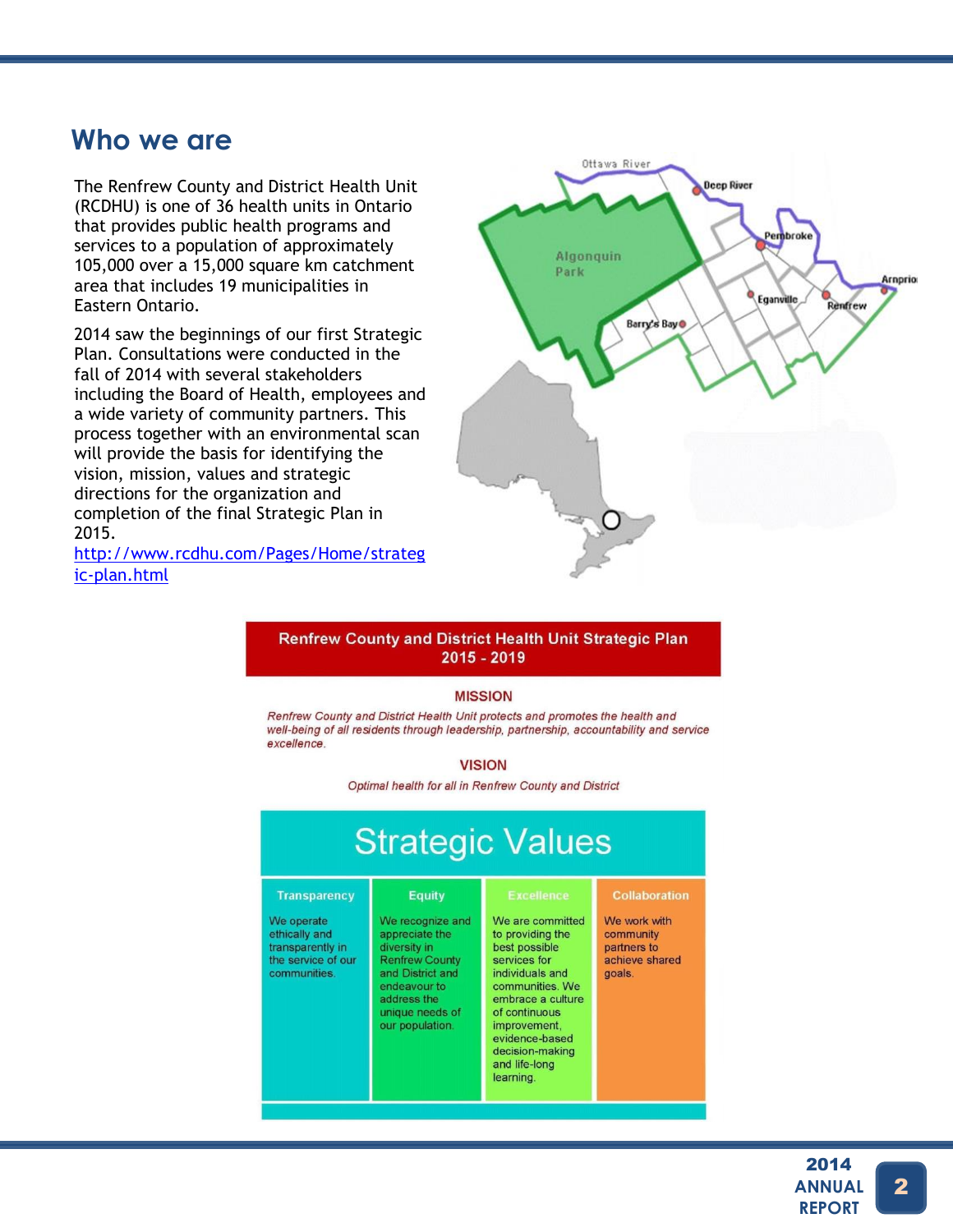# **Measuring Up: Performance indicators**

Outlined below are the 2014 results for the Ontario Ministry of Health and Long Term Care's Public Health Funding and Accountability Agreement performance indicators. These indicators are a requirement for health unit funding and are reported by all 36 health units in Ontario. The Renfrew County and District Health Unit has met or exceeded the established provincial performance indicator targets for 2014 on all but one target as noted.

| <b>Performance Indicator</b>                                                                                                                                      | 2014<br><b>Target</b> | 2014<br><b>Performance</b> |
|-------------------------------------------------------------------------------------------------------------------------------------------------------------------|-----------------------|----------------------------|
| % of high-risk food premises inspected once every 4<br>months while in operation                                                                                  | 100%                  | 100%                       |
| % of moderate-risk food premises inspected once every 6<br>months while in operation                                                                              | 100%                  | 99.6%                      |
| % of Class A pools inspected while in operation                                                                                                                   | 100%                  | 100%                       |
| % of personal service settings inspected annually                                                                                                                 | 95%                   | 99%                        |
| % of refrigerators storing public vaccines that had an<br>annual cold chain inspection                                                                            | 100%                  | 100%                       |
| % of tobacco vendors in compliance with youth access<br>legislation at the time of last inspection                                                                | >90%                  | 96.7%                      |
| % of tobacco retailers inspected twice per year for<br>compliance with section 3 of the Smoke-Free Ontario Act                                                    | 100%                  | 86.7%*                     |
| % of confirmed Group A Streptococcal disease cases<br>where initiation of follow-up occurred on the same day as<br>receipt of lab confirmation of a positive case | 100%                  | 100%                       |
| % of confirmed gonorrhea cases where initiation of follow-<br>up occurred within 2 business days                                                                  | 100%                  | 100%                       |
| % of tobacco retailers inspected once per year for<br>compliance with display, handling and promotion sections of<br>the Smoke-Free Ontario Act                   | 100%                  | 100%                       |
| Implementation status of NutriSTEP <sup>®</sup> Preschool Screen                                                                                                  | Intermediate          | Intermediate               |
| Baby Friendly Initiative (BFI) status (implementation of<br>activities that promote, support and protect breastfeeding)                                           | Advanced              | Advanced                   |

\* The true inspection rate was 98.3%. This variance was due to discrepancies in the provincial Tobacco Reporting System at the time of reporting.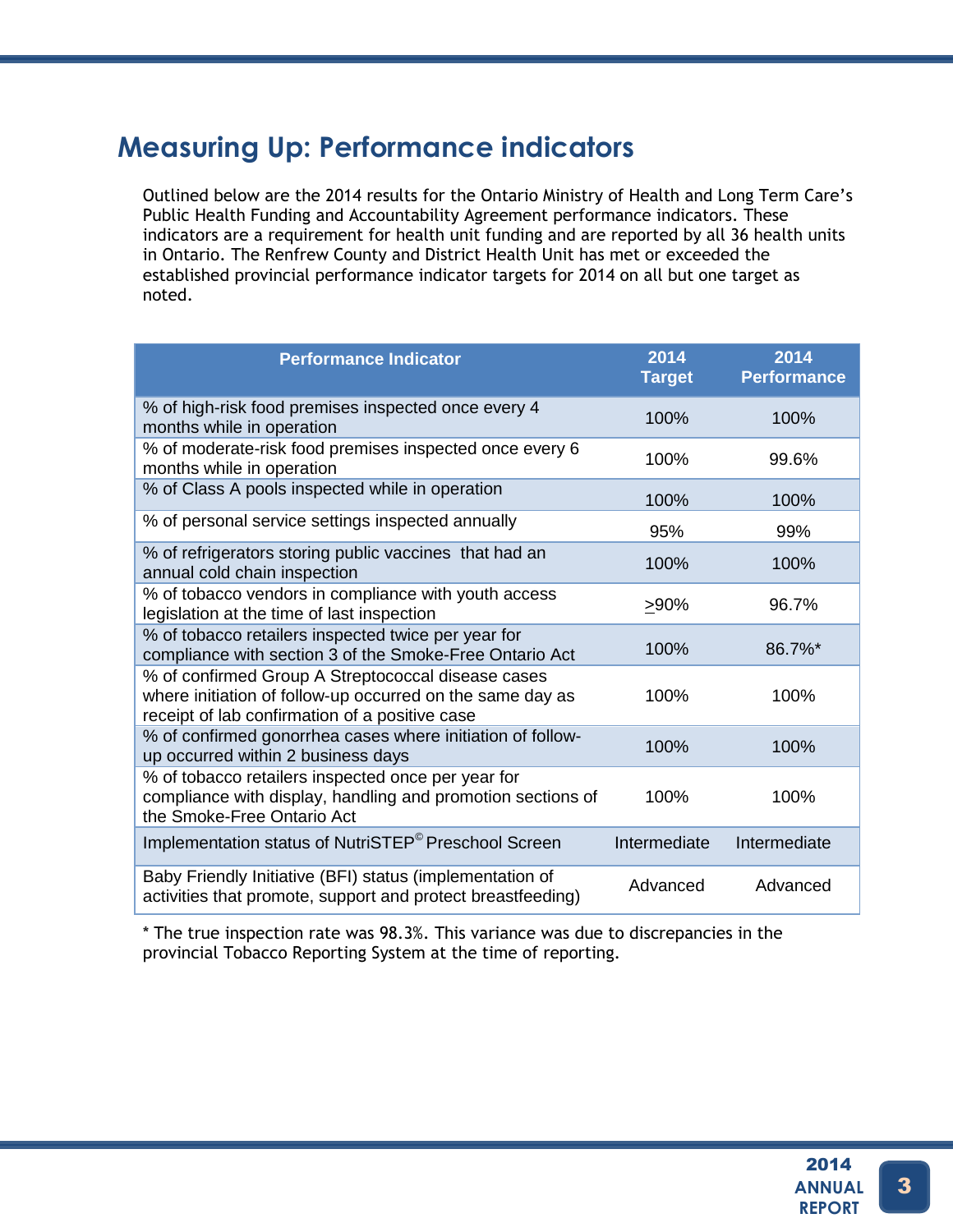# **Creating Supportive Environments**

*The International Agency for Research on Cancer (IARC) has stated that tanning bed use increases the risk of the deadliest form of skin cancer, malignant melanoma. That risk is 75% higher if tanning bed use begins before the age of 35.*

*95 respondents to the network mapping survey named 281 additional people and organizations involved in various food system activities.*

# **Skin Cancer Prevention Act prevents access to tanning services for youth**

On May 1, 2014 the [Skin Cancer Prevention Act \(Tanning Beds\)](http://www.health.gov.on.ca/en/public/programs/tanning/) came into force. Under the Act, youth under 18 years of age are no longer allowed access to tanning services or ultraviolet light treatments for tanning. The Act also includes safety measures such as the use of protective eyewear and the presence of an attendant for all users of tanning services.

Ultra-violet (UV) radiation emitted by tanning beds is a known cause of skin cancer. This legislation is designed to reduce the likelihood of exposure to UV radiation at a young age.

The Act is being enforced by Public Health Inspectors with the Renfrew County and District Health Unit through annual inspections and response to complaints.

# **Working towards a strong local food system**

The Health Unit is leading the [Healthy Communities Partnership's](http://www.physicalactivitynetwork.ca/HCP) work on increasing access to healthy foods. Two workshops enabled Health Unit staff and partners to learn about the local food system and to identify food system issues that could be addressed locally.

The workshops led to the formation of the [Community Food](http://www.physicalactivitynetwork.ca/food-system) [Assessment Work Group,](http://www.physicalactivitynetwork.ca/food-system) chaired by the Health Unit and supported by the Healthy Communities Partnership and the Community Resource Center (Killaloe).

A Community Food Assessment looks at assets, barriers, community programs and policies that influence access to healthy foods. Based on the results of a Community Food Assessment, priorities and action plans can be made to address food system issues.

In 2014, a network mapping survey was created and deployed to identify potential champions from each food system sector who will work together on a Community Food Assessment.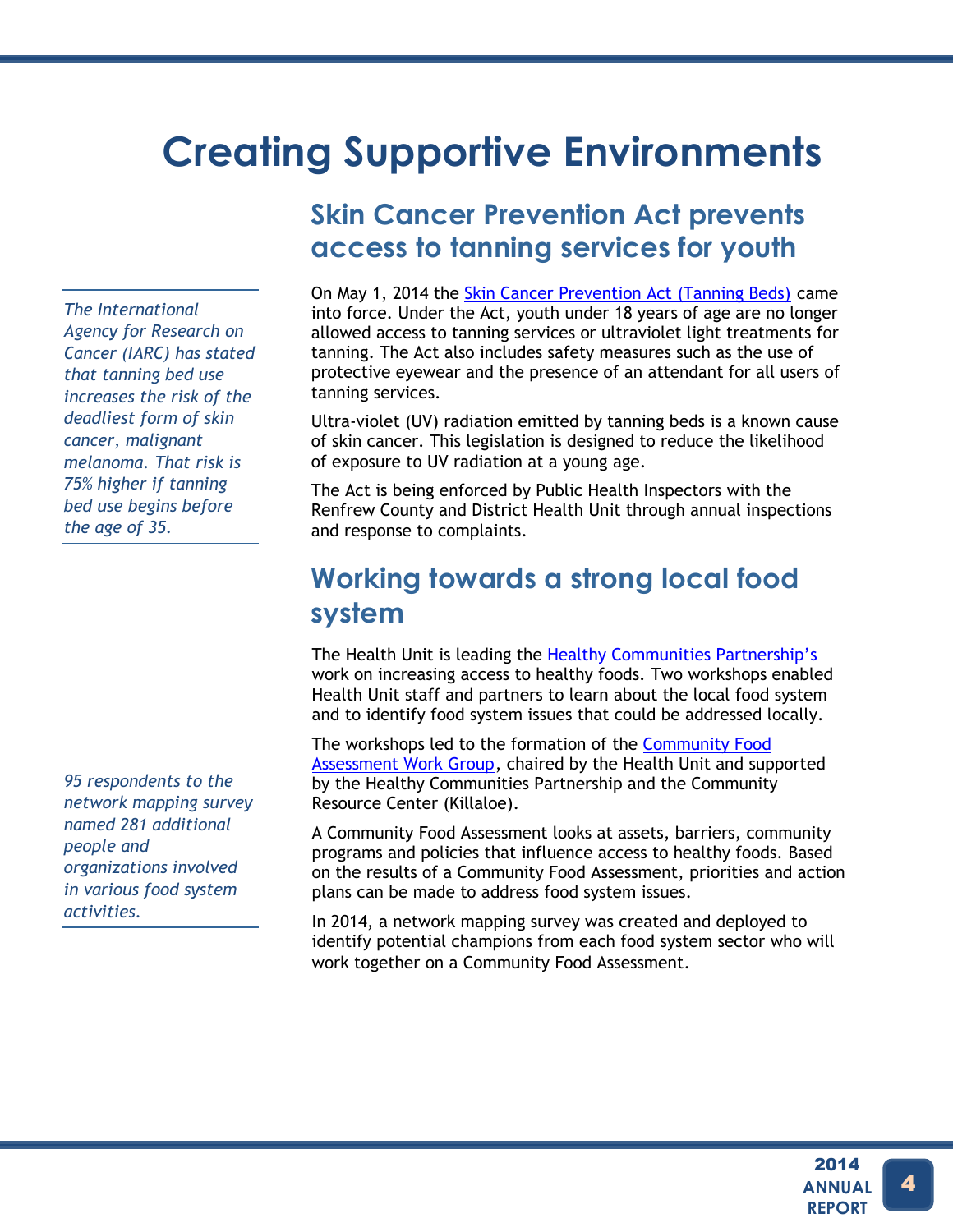# **Helping Families**

*240 children and youth in Renfrew County and District received dental services through Healthy Smiles Ontario.*

*From October to December, 171 new mothers were invited to take part in the infant feeding survey. 112 mothers (65%) agreed to participate and 87 completed the first survey.*

# **Helping children and youth access dental care**

It is said that the mouth is a mirror that reflects the state of health in the rest of the body. This is why Dental Hygienists from the Health Unit visit all elementary schools to check students for dental health needs. [Healthy Smiles Ontario](https://www.ontario.ca/page/get-dental-care) is a dental program funded by the province of Ontario for children and youth age 17 years and under who do not have access to dental coverage. Eligible children receive preventive and early treatment dental services at no cost.

In the 2014/15 school year, 1,532 children in junior kindergarten, senior kindergarten and grade two in Renfrew County and District, had an oral health assessment. Children requiring further dental care are referred to the Healthy Smiles Ontario program or the Children in Need of Treatment program.

Healthy Smiles Ontario was promoted in Renfrew County and District at preschool centers, food banks, Health Unit child health clinics and dental clinics, and through newspapers and radio.

### **Infant feeding survey reaches new mothers**

The Baby Friendly Initiative (BFI) is an international mother and infant health program that helps organizations implement practices that protect, promote and support breastfeeding.

As part of BFI, the Health Unit supports the infant feeding decisions of all parents while working to create a community where breastfeeding is the preferred choice.

In Renfrew County and District about 85 percent of mothers are breastfeeding when they leave the hospital with their new baby, but only 65 percent are breastfeeding exclusively. The use of any other liquids or foods increases the chances of stopping breastfeeding early and losing out on the benefits of breastfeeding.

In 2014, the Health Unit started an infant feeding survey to monitor infant feeding practices over time. Mothers who agree to participate are contacted by a Public Health Nurse when their baby is two weeks, two months, six months and one year of age to assess breastfeeding initiation and duration rates. This information helps the Health Unit and community partners understand factors influencing infant feeding choices and will assist in the development of programs and services related to infant feeding.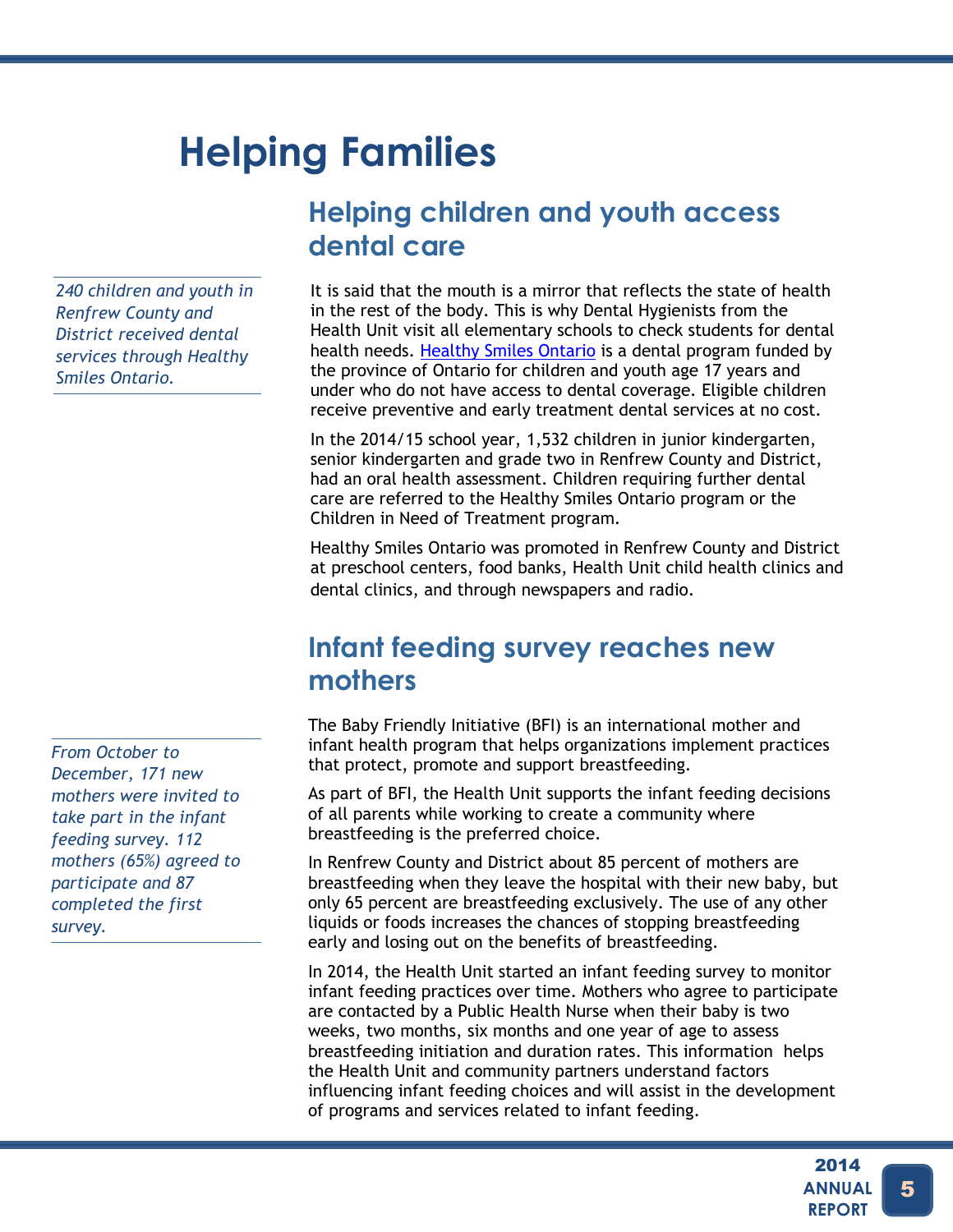# **Helping the Community**

**Amplifying the voices of Renfrew County youth**

The Health Unit co-chairs the Renfrew County Youth Network, a dynamic group established in 2013 with a mission to develop a Renfrew County Youth Strategy to support all young people to become healthy and resilient.

In 2014, the Health Unit led the organization of three events in support of the network's mission. In February, a workshop by Lions Quest Canada was held which was intended to increase knowledge and skills about "developmental assets" or core skills and values that young people need to be successful. As well two youth summits called *[Amplify](http://www.thrive4youth.com/amplify)* were held in May and October. These county wide forums were intended to connect and motivate young people around making positive changes in their community. At the first Amplify event, youth identified mental health, healthy relationships and bullying as priority areas for action. During the second Amplify event, experts addressed each of these priority areas and provided additional tools and training.

# **Regional approach to preventing falls in older adults**

Renfrew County and District Health Unit is working with the Champlain Local Health Integration Network, the Regional Geriatric Program of Eastern Ontario and the other public health units in the Champlain region on the [Champlain Falls Prevention Strategy.](http://www.champlainhealthline.ca/libraryContent.aspx?id=20585)

In 2014, Health Unit staff combined efforts with the three other health units in the Champlain region to introduce the following evidence-based interventions in communities:

- Promotion of the [Staying Independent Checklist](http://www.champlainhealthline.ca/healthlibrary_docs/StayingIndependentChecklist_En.pdf)
- Promotion of the Falls [Prevention Algorithm](http://www.champlainhealthline.ca/healthlibrary_docs/FallsPreventionAlgorithm.pdf) for health care practitioners
- Development and implementation of a falls prevention training module for Personal Support Workers

As well, the Health Unit trained facilitators for *[Stand Up!](http://www.rcdhu.com/Pages/InjurySubstanceMisuse/injury_adult-stand-up.html)***,** a falls prevention program for seniors which is now offered by community partners in multiple sites across Renfrew County and District. To date, 53 facilitators have been trained.

*19 youth and 37 adults attended the skillbuilding workshop. 145 youth and 77 adults attended the two Amplify youth summits.*

*In Renfrew County and District about 1,700 adults age 65 and over visit a hospital emergency department each year for care of injuries caused by falls. The rate of fall-related visits to emergency departments by Renfrew County and District residents is higher than in Ontario as a whole.*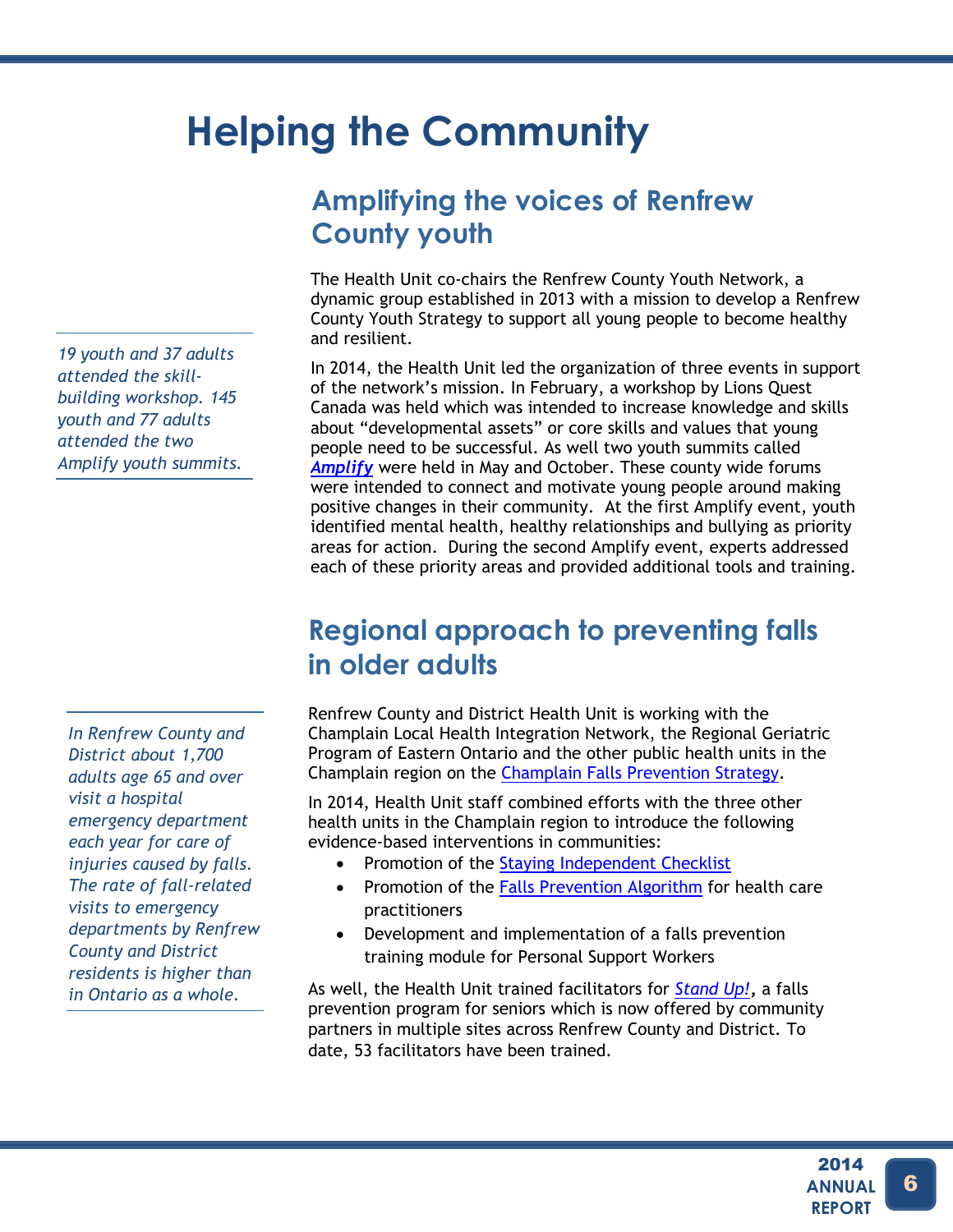### RCDHU 2014 Annual Report **Protecting Renfrew County and District**

#### **Safe Food Program**

- 1,426 routine inspections of food premises
- 397 re-inspections to ensure corrective actions were taken
- 51 complaints investigated
- 31 inspections of school nutrition program facilities
- 197 food-related inspections at special events
- 32 food safety courses resulted in 653 people certified as Safe Food Handlers
- 71 long-term care facility inspections
- 63 recreational camp inspections
- 11 farmers' markets inspected

#### **Infection Control**

- 23 day nursery facilities inspected
- 28 group homes inspected
- 195 personal services settings inspected
- 8 institutional enteric outbreaks investigated
- 73 individual enteric illnesses reported and investigated

#### **Rabies Control**

- 227 animal bites investigated
- 19 people received post-exposure rabies prophylaxis

#### **Other**

- 11 arenas tested for carbon monoxide
- 15 ticks submitted to Public Health Lab for testing
- 50 mosquito traps set up for West Nile Virus monitoring

#### **Safe Water Program**

 16 boil water orders/drinking water advisories issued

#### **Safe Water Program (cont'd)**

- 4059 private water samples submitted for testing through the Health Unit
- 564 consultations due to private water supply concerns and/or adverse water sample results
- 1,320 recreational beach samples collected from 28 beaches and 4 beaches posted as unsafe for swimming
- 14 indoor Class A pool inspections
- 49 Class B pool inspections
- 28 hot tub/whirlpool inspections
- 8 splash pad inspections

#### **Small Drinking Water Systems (SDWS)**

- 59 risk assessments/inspections conducted
- 27 directives issued
- 218 SDWS water samples collected

#### **Sexually Transmitted and Blood-Borne Infections**

 270 confirmed cases of chlamydia, 19 of hepatitis C and 9 of gonorrhea investigated

#### **Harm Reduction**

 58,100 clean needles distributed and an estimated 52,600 used needles collected

#### **Health Hazard Investigations**

- 170 health hazard complaint investigations
- 4 drinking water safety complaint investigations
- 4 recreational water complaint investigations
- 3 infection control complaint investigations
- 9 Smoke Free Ontario complaint investigations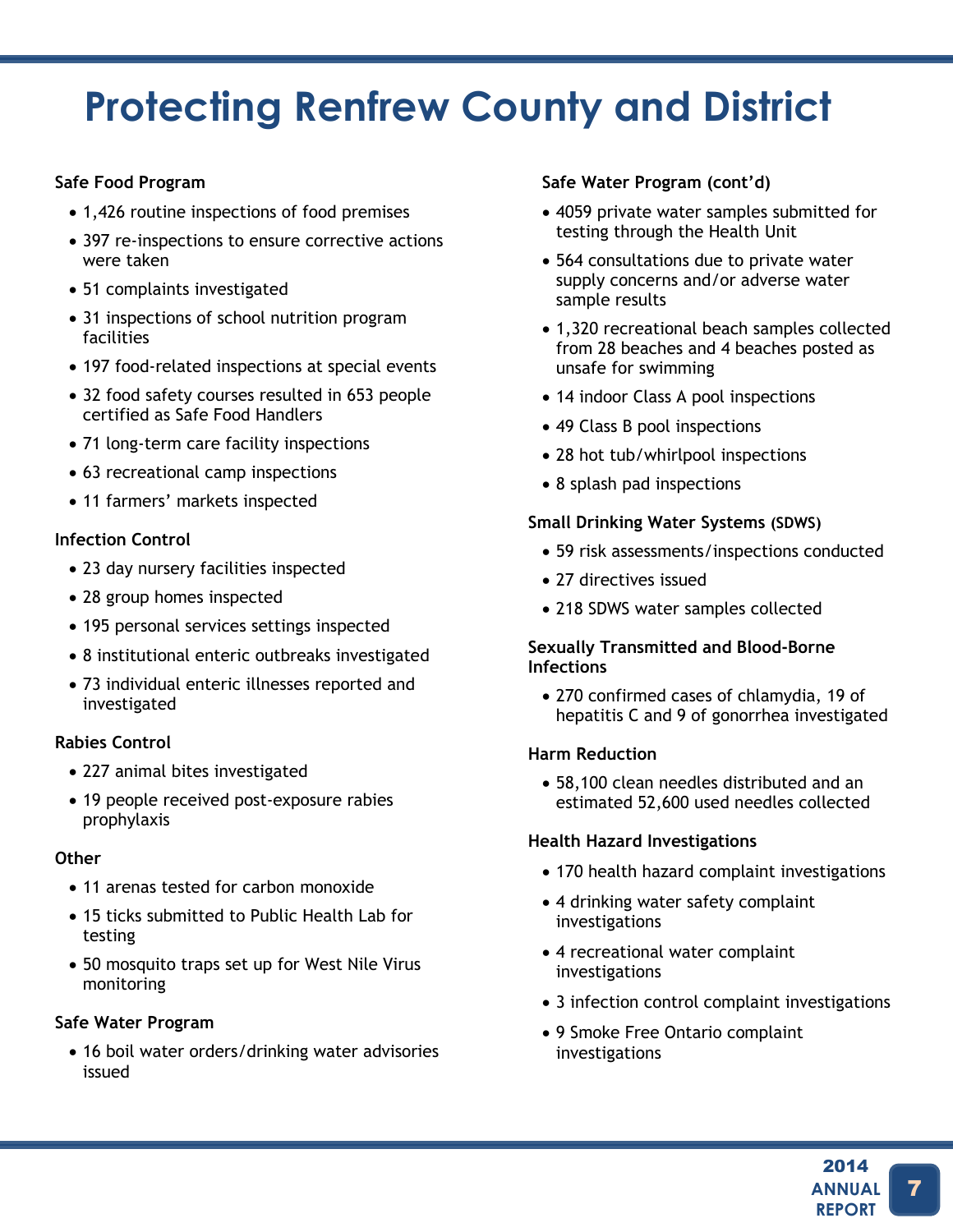# **Preventing communicable diseases**

Public Health agencies are responsible for a variety of activities aimed at reducing the occurrence and spread of communicable diseases that pose a risk to the health of the public. These include offering immunization clinics, supplying health care providers with publicly funded vaccines, monitoring immunization rates and following up with health care providers, patients and their contacts when communicable diseases are reported.

**New immunization requirements**

Ontario has introduced new immunization requirements under the [Immunization of](http://www.ontario.ca/laws/regulation/900645) [School Pupils Act.](http://www.ontario.ca/laws/regulation/900645)

Beginning in the 2014/15 school year, parents of children in Ontario elementary and secondary schools are required to provide proof that their children have been immunized against Meningococcal disease, Pertussis (whooping cough) and Varicella (chicken pox). This is in addition to prior requirements for proof of immunization against tetanus, diphtheria, poliomyelitis, measles, mumps and rubella. The legislated changes were made to protect children from these diseases and reduce the risk of outbreaks in schools. Renfrew County and District Health Unit communicated through the media and schools to inform parents and guardians of these changes.

**Immunization Coverage rates for school aged children for the 2012-13 school year were released in 2014. Coverage rates for RCDHU compared with the province and presented in the table below:**

| Immunization Coverage of children ages 7 and 17:<br>Renfrew County and District 2012-13 School Year |                          |                       |                           |                          |  |  |
|-----------------------------------------------------------------------------------------------------|--------------------------|-----------------------|---------------------------|--------------------------|--|--|
|                                                                                                     | 2012/2013<br>7 year Olds |                       | 2012/2013<br>17 year Olds |                          |  |  |
|                                                                                                     | <b>RCDHU</b><br>$(\%)$   | <b>Ontario</b><br>(%) | <b>RCDHU</b><br>$(\%)$    | <b>Ontario</b><br>$(\%)$ |  |  |
| <b>Diphtheria</b>                                                                                   | 91.3                     | 74.6                  | 78.6                      | 84                       |  |  |
| <b>Tetanus</b>                                                                                      | 91.3                     | 74.6                  | 78.6                      | 84                       |  |  |
| <b>Pertussis</b>                                                                                    | 91.2                     | 72.6                  | 75.2                      | 68.9                     |  |  |
| <b>Polio</b>                                                                                        | 91.3                     | 74.2                  | 96.5                      | 94.3                     |  |  |
| <b>Measles</b>                                                                                      | 97.6                     | 88.3                  | 97.2                      | 95.4                     |  |  |
| <b>Mumps</b>                                                                                        | 97.6                     | 87.9                  | 96.6                      | 93.7                     |  |  |
| <b>Rubella</b>                                                                                      | 98.8                     | 95.2                  | 98                        | 97.1                     |  |  |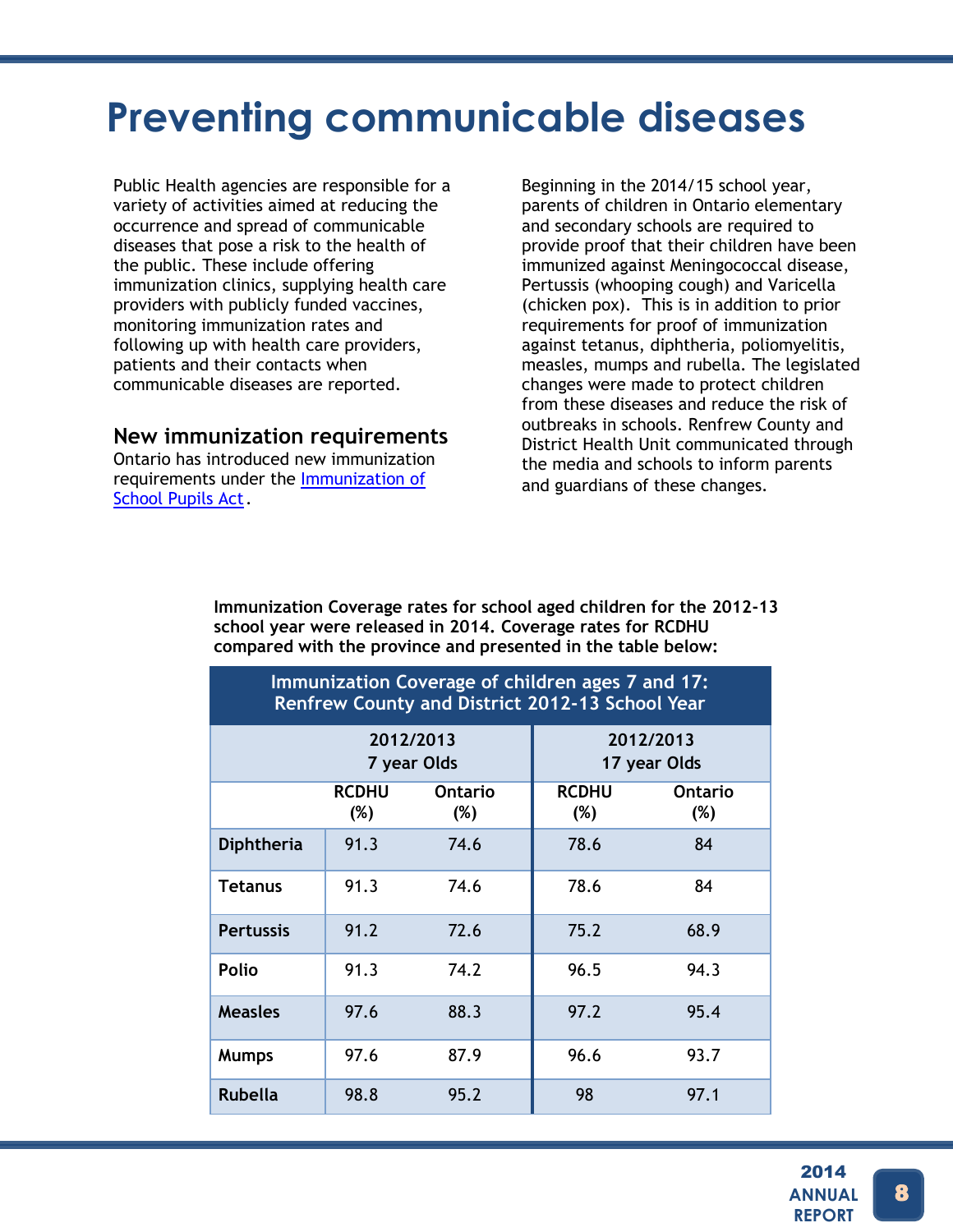# **Preventing communicable diseases**

*4,064 vaccines given to 2,938 people at Health Unit community and high school immunization clinics*

*2,476 flu shots given from October to December at Health Unit flu immunization clinics* 

## **Panorama: A new immunization information system**

In 2014, Renfrew County and District Health Unit adopted a new electronic information system for managing vaccination records and vaccine inventories. **Panorama**, which was implemented across all health units in Ontario is expected to benefit Ontarians by:

- $\checkmark$  enabling health units to quickly access and track immunization records
- $\checkmark$  providing information for assessing the cost and effectiveness of provincial immunization programs
- $\checkmark$  enabling the re-allocation of vaccines during an outbreak or to respond to a vaccine shortage

# **Vaccine safety**

The risk of serious reactions from vaccines is very small compared to the risks from the diseases they prevent. Public Health Ontario's [Vaccine Safety Report 2013,](http://www.publichealthontario.ca/en/BrowseByTopic/InfectiousDiseases/Pages/Vaccine-Safety.aspx) released in January 2015 provided information about adverse reactions (unwanted or unexpected health effects) that happened after someone was vaccinated. These events may or may not be caused by the vaccine.

The most frequent reported events were pain/redness or swelling at the injection site (34%), followed by rash (23%) and allergic reactions of the skin (19%).

In 2014, 7 adverse reactions/events were reported in Renfrew County and District. All of these reactions resolved and were in keeping with the most common expected events described above.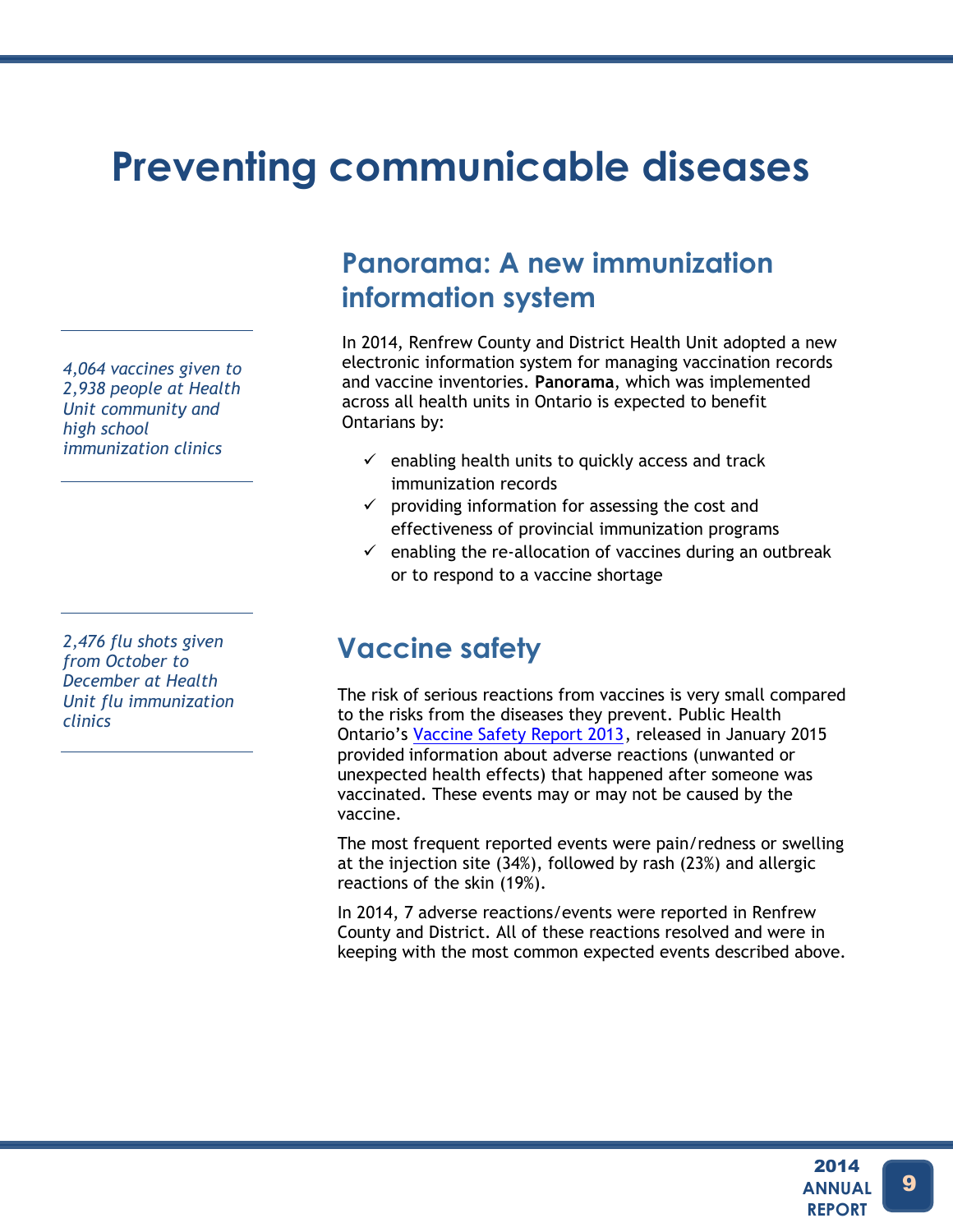# **2014 Board of Health**

The Renfrew County and District Board of Health provides governance, oversight and strategic direction to the Health Unit. Members of the Board of Health in 2014 were:

**Chair**: Mayor Jack Wilson, Township of Laurentian Valley

**Vice**-**Chair**: Reeve Tammy-Lea Stewart, Township of Head, Clara and Maria

Mr. J Michael du Manoir, Provincial Appointee

Mayor Jane Dumas, Township of South Algonquin

Warden Peter Emon, County of Renfrew

Mayor Richard Rabishaw, Town of Laurentian Hills

Councillor Les Scott, City of Pembroke

Ms. Marcia Timm, Provincial Appointee

Ms. Carolyn Watt, Provincial Appointee

# **2014 Approved budget**

# **Contact us…**

#### **Renfrew County and District Health Unit**

7 International Drive, Pembroke, Ontario, Canada K8A 6W5

| <b>Health Info Line</b>                       | 613-735-8666 |
|-----------------------------------------------|--------------|
| Immunization                                  | 613-735-8653 |
| Environmental Health - Inspection             | 613-735-8654 |
| Dental                                        | 613-735-8661 |
| <b>Health Promotion and Clinical Services</b> | 613-735-8651 |
| Reception                                     | 613-732-3629 |
| Facsimile                                     | 613-735-3067 |

**Web site [www.rcdhu.com](http://www.rcdhu.com/)**

#### **Branch Office**

450 O'Brien Road, Suite 106, Renfrew 613-432-5853